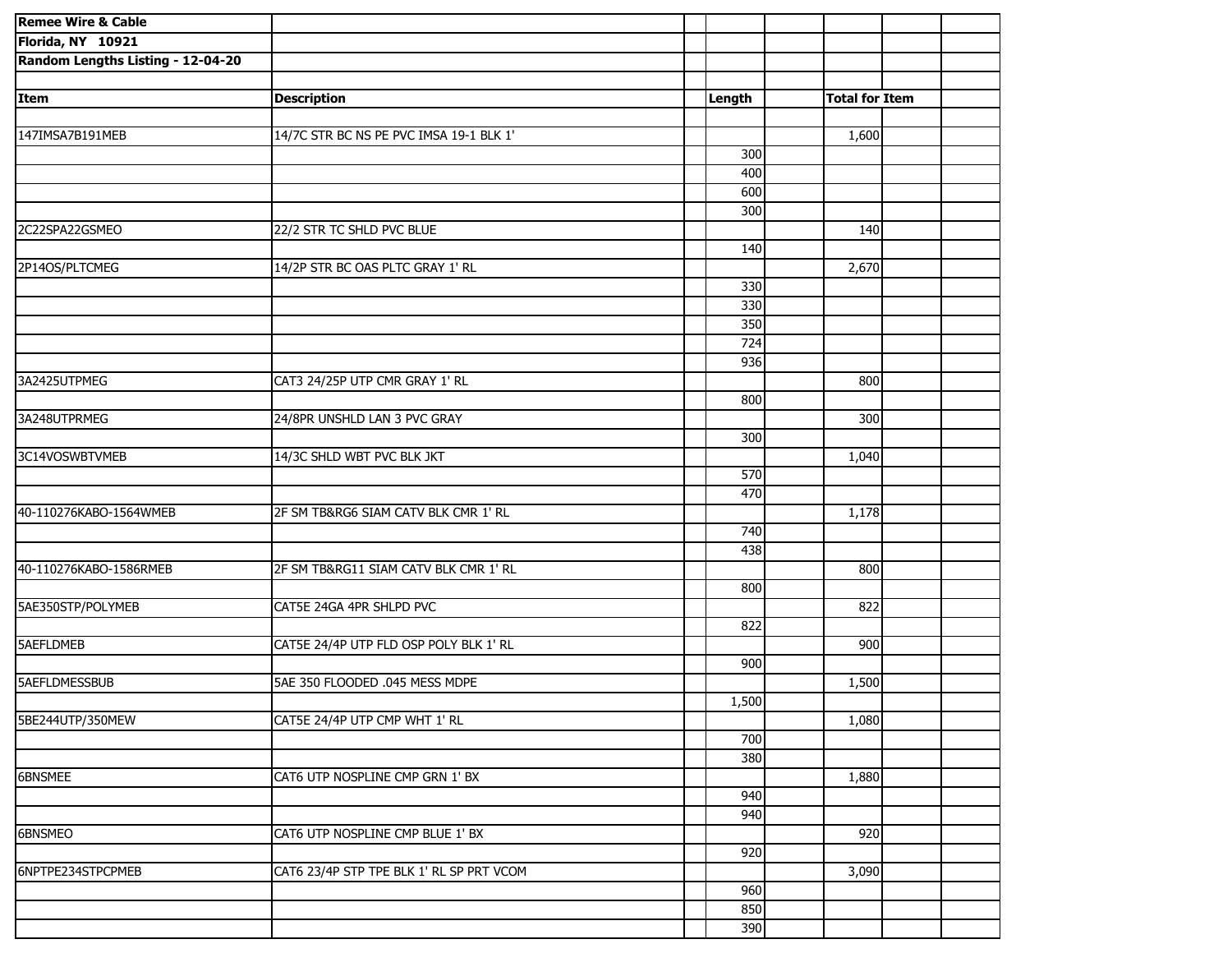|                  |                                          | 890 |        |  |
|------------------|------------------------------------------|-----|--------|--|
| 6UB234UTPMEO     | CAT6A PLENUM 10GIG                       |     | 2,466  |  |
|                  |                                          | 900 |        |  |
|                  |                                          | 636 |        |  |
|                  |                                          | 930 |        |  |
| 6UB234UTPMEY     | CAT6A 23AWG 4PR 10GIG CMP YEL 1' RL      |     | 680    |  |
|                  |                                          | 680 |        |  |
| 725103MEW        | RG6/U QUAD SHLD PLNM FEP/SMK             |     | 876    |  |
|                  |                                          | 876 |        |  |
| 725109MEW        | RG11/U 14AWG BC QUAD REM                 |     | 800    |  |
|                  |                                          | 800 |        |  |
| 900904MEG        | 16/4 STR BC PVC SHLD                     |     | 650    |  |
|                  |                                          | 650 |        |  |
| 900912WBTPOLYMEB | 18/2 STR BC SHLD WBT/PE BLK 500FT REEL   |     | 820    |  |
|                  |                                          | 820 |        |  |
| 900946WBTPOLYMEB | 22/6 STR BC SHLD WBT PE BLACK            |     | 812    |  |
| B2P24TOSTBMEG    |                                          | 812 |        |  |
|                  | 2P 24 7T PE/PVC OS TB GRAY CM            | 700 | 700    |  |
| C725140COVMEB    | 14/2 STR BC BLK CMP CCT COVID 1' REEL    |     |        |  |
|                  |                                          | 652 | 1,970  |  |
|                  |                                          | 906 |        |  |
|                  |                                          | 412 |        |  |
| C900942COVMEB    | 22/2C STR BC OAS CMR BLK 1' CCT RL SPC P |     | 416    |  |
|                  |                                          | 416 |        |  |
| LUGRX46LPMEWO    | 12/2REM, 22/2 SHLD REM, 18/1REM REM      |     | 760    |  |
|                  |                                          | 760 |        |  |
| NY144CUHMER      | 14/4C SOL BC NS NYLL5 150D RED 1' RL     |     | 1,494  |  |
|                  |                                          | 860 |        |  |
|                  |                                          | 634 |        |  |
| NY512UTMER       | 12/2C SOL BC NS NYLL5 200D RED 1' RL     |     | 300    |  |
|                  |                                          | 300 |        |  |
| NY514UTMER       | 14/2C SOL BC NS NYLL5 200D RED 1' RL     |     | 1,258  |  |
|                  |                                          | 858 |        |  |
|                  |                                          | 400 |        |  |
| R001539WBPOLYMEB | RG59U 18/2C CCA BRAID OSP WB BLK 1' RL   |     | 868    |  |
|                  |                                          | 868 |        |  |
| R001587/1706MEZ  | RG11U 60% AL BRAID FLD OSP ORG 1' RL     |     | 63,764 |  |
|                  |                                          |     |        |  |
| R001700MEB       | RG6U 60% AL BRAID CM BLK 1' RL           |     | 46     |  |
|                  |                                          | 936 |        |  |
| R00308MER        | 14/4C SOL BC OAS FPLR RED 1' RL          |     | 6,430  |  |
|                  |                                          | 770 |        |  |
|                  |                                          | 840 |        |  |
|                  |                                          | 700 |        |  |
|                  |                                          | 840 |        |  |
|                  |                                          | 900 |        |  |
|                  |                                          | 830 |        |  |
|                  |                                          | 700 |        |  |